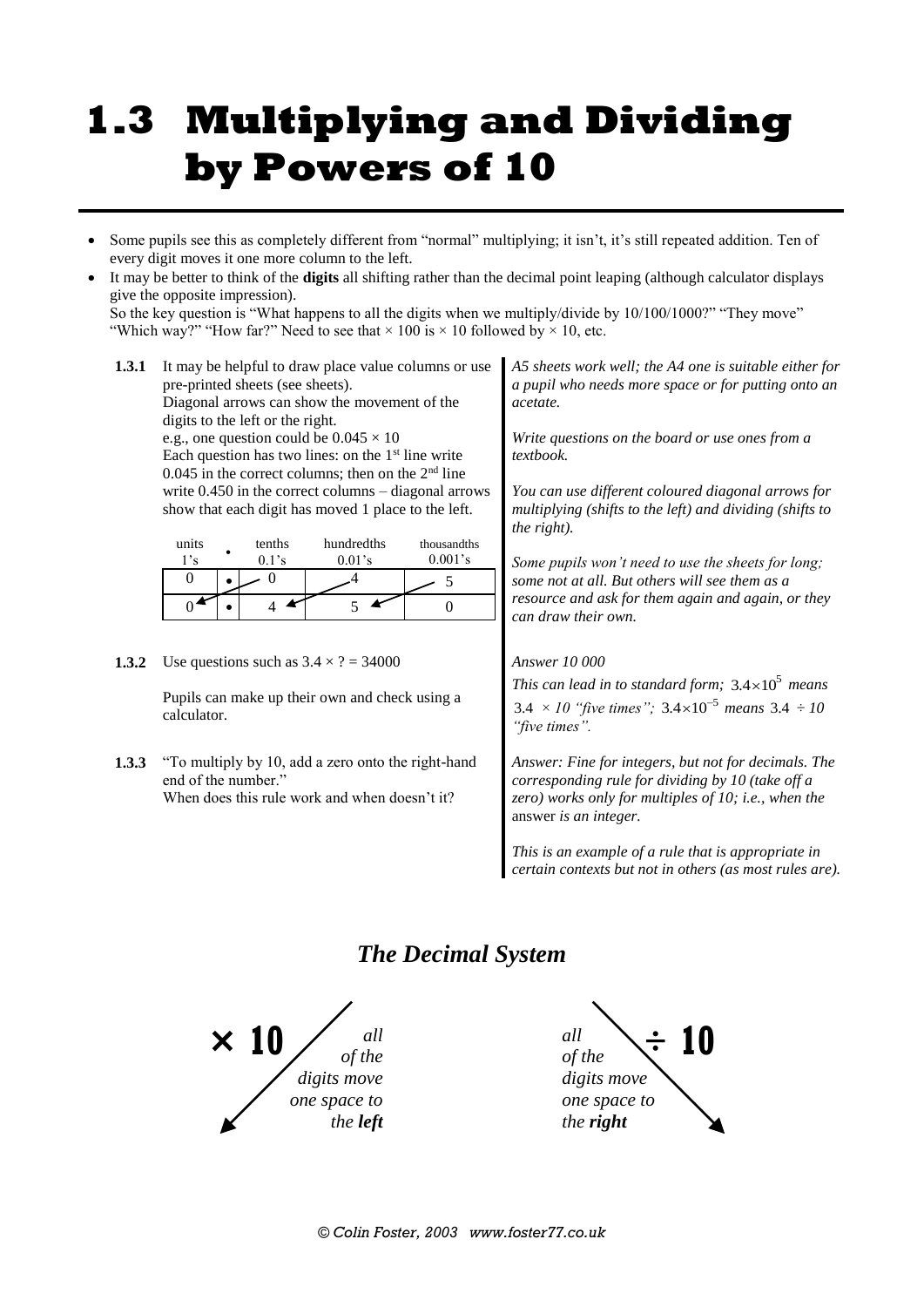|                         | thousands $1000 \text{'s}$ | $\,$ hundreds<br>$100's$ | $tens$<br>$10^{\circ}\text{s}$ | $\,$ units<br>$1's$ | $\bullet$ | tenths<br>$0.1\ensuremath{^\circ} \text{s}$ | hundredths<br>$0.01\, \mathrm{s}$ | $thous and this$<br>$0.001\, \mathrm{s}$ |
|-------------------------|----------------------------|--------------------------|--------------------------------|---------------------|-----------|---------------------------------------------|-----------------------------------|------------------------------------------|
| $\mathbf 1$             |                            |                          |                                |                     | $\bullet$ |                                             |                                   |                                          |
|                         |                            |                          |                                |                     | $\bullet$ |                                             |                                   |                                          |
| $\boldsymbol{2}$        |                            |                          |                                |                     | $\bullet$ |                                             |                                   |                                          |
|                         |                            |                          |                                |                     | $\bullet$ |                                             |                                   |                                          |
| $\mathbf{3}$            |                            |                          |                                |                     | $\bullet$ |                                             |                                   |                                          |
|                         |                            |                          |                                |                     | $\bullet$ |                                             |                                   |                                          |
| $\overline{\mathbf{4}}$ |                            |                          |                                |                     | $\bullet$ |                                             |                                   |                                          |
|                         |                            |                          |                                |                     | $\bullet$ |                                             |                                   |                                          |
| $\sqrt{5}$              |                            |                          |                                |                     | $\bullet$ |                                             |                                   |                                          |
|                         |                            |                          |                                |                     | $\bullet$ |                                             |                                   |                                          |
| $\boldsymbol{6}$        |                            |                          |                                |                     | $\bullet$ |                                             |                                   |                                          |
|                         |                            |                          |                                |                     | $\bullet$ |                                             |                                   |                                          |
| $\overline{7}$          |                            |                          |                                |                     | $\bullet$ |                                             |                                   |                                          |
|                         |                            |                          |                                |                     | $\bullet$ |                                             |                                   |                                          |
| $\bf{8}$                |                            |                          |                                |                     | $\bullet$ |                                             |                                   |                                          |
|                         |                            |                          |                                |                     | $\bullet$ |                                             |                                   |                                          |
| $\boldsymbol{9}$        |                            |                          |                                |                     | $\bullet$ |                                             |                                   |                                          |
|                         |                            |                          |                                |                     | $\bullet$ |                                             |                                   |                                          |

|                         | $thous and s$<br>$1000\text{\textdegree s}$ | $\,$ hundreds<br>$100\ensuremath{^\circ}\mathrm{s}$ | $tens$<br>$10^{\circ}\text{s}$ | $\,$ units<br>$1\ensuremath{^\circ} \mathrm{s}$ | $\bullet$ | tenths $0.1$ 's | $\,$ hundred<br>ths $\,$<br>$0.01\ensuremath{^\circ}\mathrm{s}$ | $\,$ thousand<br>ths $\,$<br>$0.001\, \mathrm{s}$ |
|-------------------------|---------------------------------------------|-----------------------------------------------------|--------------------------------|-------------------------------------------------|-----------|-----------------|-----------------------------------------------------------------|---------------------------------------------------|
| $\mathbf 1$             |                                             |                                                     |                                |                                                 | $\bullet$ |                 |                                                                 |                                                   |
|                         |                                             |                                                     |                                |                                                 | $\bullet$ |                 |                                                                 |                                                   |
| $\mathbf 2$             |                                             |                                                     |                                |                                                 | $\bullet$ |                 |                                                                 |                                                   |
|                         |                                             |                                                     |                                |                                                 | $\bullet$ |                 |                                                                 |                                                   |
| $\mathbf{3}$            |                                             |                                                     |                                |                                                 | $\bullet$ |                 |                                                                 |                                                   |
|                         |                                             |                                                     |                                |                                                 | $\bullet$ |                 |                                                                 |                                                   |
| $\overline{\mathbf{4}}$ |                                             |                                                     |                                |                                                 | $\bullet$ |                 |                                                                 |                                                   |
|                         |                                             |                                                     |                                |                                                 | $\bullet$ |                 |                                                                 |                                                   |
| $\sqrt{5}$              |                                             |                                                     |                                |                                                 | $\bullet$ |                 |                                                                 |                                                   |
|                         |                                             |                                                     |                                |                                                 | $\bullet$ |                 |                                                                 |                                                   |
| $\boldsymbol{6}$        |                                             |                                                     |                                |                                                 | $\bullet$ |                 |                                                                 |                                                   |
|                         |                                             |                                                     |                                |                                                 | $\bullet$ |                 |                                                                 |                                                   |
| $\overline{7}$          |                                             |                                                     |                                |                                                 | $\bullet$ |                 |                                                                 |                                                   |
|                         |                                             |                                                     |                                |                                                 | $\bullet$ |                 |                                                                 |                                                   |
| $\bf{8}$                |                                             |                                                     |                                |                                                 | $\bullet$ |                 |                                                                 |                                                   |
|                         |                                             |                                                     |                                |                                                 | $\bullet$ |                 |                                                                 |                                                   |
| $\boldsymbol{9}$        |                                             |                                                     |                                |                                                 | $\bullet$ |                 |                                                                 |                                                   |
|                         |                                             |                                                     |                                |                                                 | $\bullet$ |                 |                                                                 |                                                   |